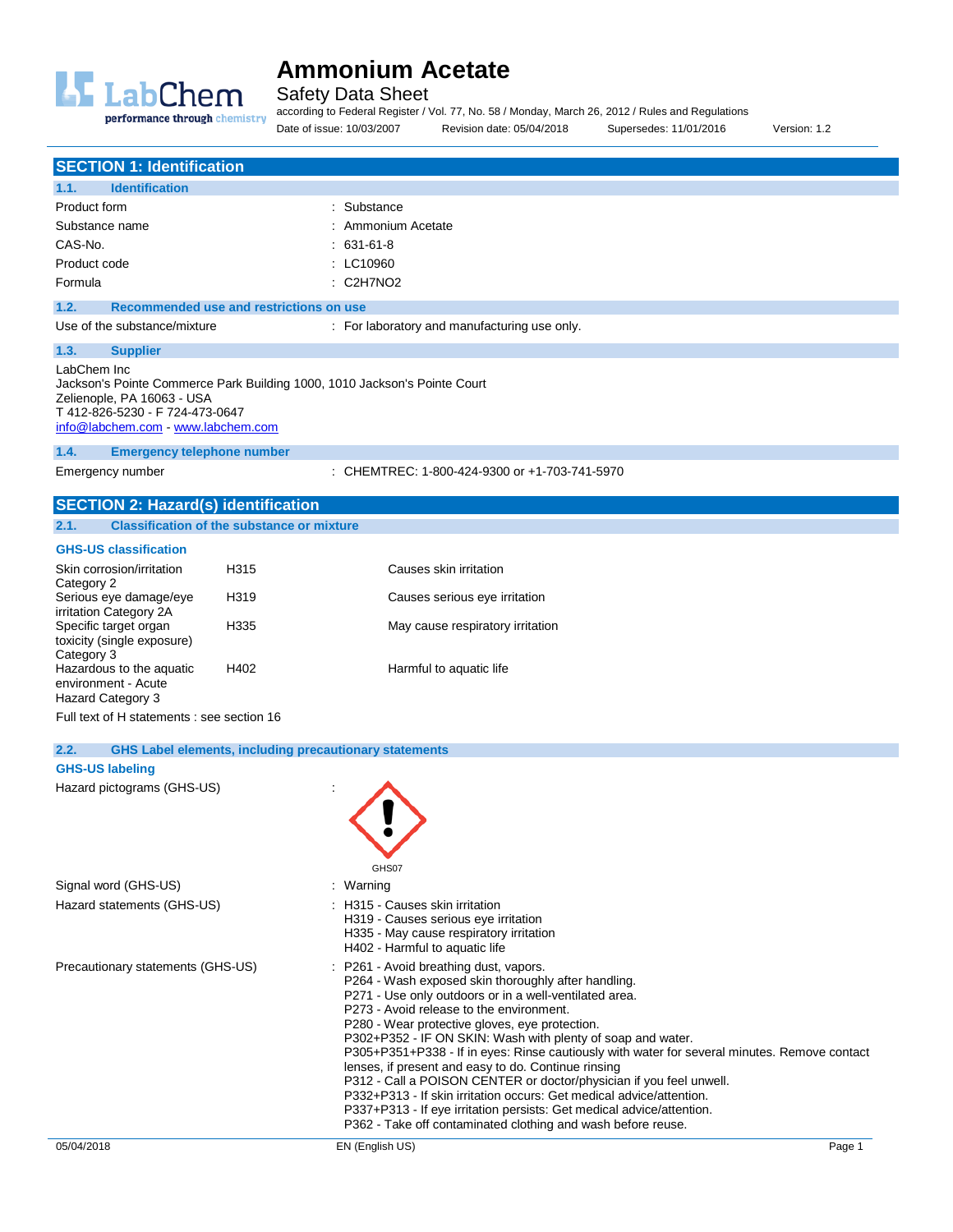## Safety Data Sheet

according to Federal Register / Vol. 77, No. 58 / Monday, March 26, 2012 / Rules and Regulations

|                                                                         | P403+P233 - Store in a well-ventilated place. Keep container tightly closed.<br>P405 - Store locked up.<br>P501 - Dispose of contents/container to comply with local, state and federal regulations<br>If inhaled: Remove person to fresh air and keep comfortable for breathing |                                                                                                                                                                      |     |                                                                                        |
|-------------------------------------------------------------------------|----------------------------------------------------------------------------------------------------------------------------------------------------------------------------------------------------------------------------------------------------------------------------------|----------------------------------------------------------------------------------------------------------------------------------------------------------------------|-----|----------------------------------------------------------------------------------------|
| 2.3.<br>Other hazards which do not result in classification             |                                                                                                                                                                                                                                                                                  |                                                                                                                                                                      |     |                                                                                        |
| Other hazards not contributing to the<br>classification                 | : None.                                                                                                                                                                                                                                                                          |                                                                                                                                                                      |     |                                                                                        |
| 2.4.<br><b>Unknown acute toxicity (GHS US)</b>                          |                                                                                                                                                                                                                                                                                  |                                                                                                                                                                      |     |                                                                                        |
| Not applicable                                                          |                                                                                                                                                                                                                                                                                  |                                                                                                                                                                      |     |                                                                                        |
| <b>SECTION 3: Composition/Information on ingredients</b>                |                                                                                                                                                                                                                                                                                  |                                                                                                                                                                      |     |                                                                                        |
| 3.1.<br><b>Substances</b>                                               |                                                                                                                                                                                                                                                                                  |                                                                                                                                                                      |     |                                                                                        |
| Substance type                                                          | : Mono-constituent                                                                                                                                                                                                                                                               |                                                                                                                                                                      |     |                                                                                        |
| <b>Name</b>                                                             |                                                                                                                                                                                                                                                                                  | <b>Product identifier</b>                                                                                                                                            | %   | <b>GHS-US classification</b>                                                           |
| Ammonium Acetate<br>(Main constituent)                                  |                                                                                                                                                                                                                                                                                  | (CAS-No.) 631-61-8                                                                                                                                                   | 100 | Skin Irrit. 2, H315<br>Eye Irrit. 2A, H319<br>STOT SE 3, H335<br>Aquatic Acute 3, H402 |
| Full text of hazard classes and H-statements : see section 16           |                                                                                                                                                                                                                                                                                  |                                                                                                                                                                      |     |                                                                                        |
| 3.2.<br><b>Mixtures</b>                                                 |                                                                                                                                                                                                                                                                                  |                                                                                                                                                                      |     |                                                                                        |
| Not applicable                                                          |                                                                                                                                                                                                                                                                                  |                                                                                                                                                                      |     |                                                                                        |
| <b>SECTION 4: First-aid measures</b>                                    |                                                                                                                                                                                                                                                                                  |                                                                                                                                                                      |     |                                                                                        |
| 4.1.<br><b>Description of first aid measures</b>                        |                                                                                                                                                                                                                                                                                  |                                                                                                                                                                      |     |                                                                                        |
| First-aid measures general                                              | : Never give anything by mouth to an unconscious person. If you feel unwell, seek medical<br>advice (show the label where possible).                                                                                                                                             |                                                                                                                                                                      |     |                                                                                        |
| First-aid measures after inhalation                                     | : Remove victim to fresh air and keep at rest in a position comfortable for breathing. Call a<br>POISON CENTER or doctor/physician if you feel unwell.                                                                                                                           |                                                                                                                                                                      |     |                                                                                        |
| First-aid measures after skin contact                                   | : Wash with plenty of soap and water. Wash contaminated clothing before reuse. If skin irritation<br>occurs: Get medical advice/attention.                                                                                                                                       |                                                                                                                                                                      |     |                                                                                        |
| First-aid measures after eye contact                                    | Rinse cautiously with water for several minutes. Remove contact lenses, if present and easy to<br>do. Continue rinsing. If eye irritation persists: Get medical advice/attention.                                                                                                |                                                                                                                                                                      |     |                                                                                        |
| First-aid measures after ingestion                                      | : Rinse mouth. Do NOT induce vomiting. Obtain emergency medical attention.                                                                                                                                                                                                       |                                                                                                                                                                      |     |                                                                                        |
| 4.2.<br>Most important symptoms and effects (acute and delayed)         |                                                                                                                                                                                                                                                                                  |                                                                                                                                                                      |     |                                                                                        |
| Symptoms/effects after inhalation                                       | : May cause respiratory irritation.                                                                                                                                                                                                                                              |                                                                                                                                                                      |     |                                                                                        |
| Symptoms/effects after skin contact                                     | : Causes skin irritation.                                                                                                                                                                                                                                                        |                                                                                                                                                                      |     |                                                                                        |
| Symptoms/effects after eye contact                                      | : Causes serious eye irritation.                                                                                                                                                                                                                                                 |                                                                                                                                                                      |     |                                                                                        |
| Symptoms/effects after ingestion                                        | : Gastrointestinal complaints. Tremor.                                                                                                                                                                                                                                           |                                                                                                                                                                      |     |                                                                                        |
| Chronic symptoms                                                        | : Enlargement/affection of the liver.                                                                                                                                                                                                                                            |                                                                                                                                                                      |     |                                                                                        |
| 4.3.<br>Immediate medical attention and special treatment, if necessary |                                                                                                                                                                                                                                                                                  |                                                                                                                                                                      |     |                                                                                        |
| Obtain medical assistance.                                              |                                                                                                                                                                                                                                                                                  |                                                                                                                                                                      |     |                                                                                        |
| <b>SECTION 5: Fire-fighting measures</b>                                |                                                                                                                                                                                                                                                                                  |                                                                                                                                                                      |     |                                                                                        |
| Suitable (and unsuitable) extinguishing media<br>5.1.                   |                                                                                                                                                                                                                                                                                  |                                                                                                                                                                      |     |                                                                                        |
| Suitable extinguishing media                                            | : Foam. Dry powder. Carbon dioxide. Water spray. Sand.                                                                                                                                                                                                                           |                                                                                                                                                                      |     |                                                                                        |
| Unsuitable extinguishing media                                          | : Do not use a heavy water stream.                                                                                                                                                                                                                                               |                                                                                                                                                                      |     |                                                                                        |
| 5.2.<br>Specific hazards arising from the chemical                      |                                                                                                                                                                                                                                                                                  |                                                                                                                                                                      |     |                                                                                        |
| Fire hazard                                                             | : Not flammable.                                                                                                                                                                                                                                                                 |                                                                                                                                                                      |     |                                                                                        |
| <b>Explosion hazard</b>                                                 | No data available on direct explosion hazard.                                                                                                                                                                                                                                    |                                                                                                                                                                      |     |                                                                                        |
| Reactivity                                                              | : On heating: release of toxic/corrosive/combustible gases/vapours (ammonia).                                                                                                                                                                                                    |                                                                                                                                                                      |     |                                                                                        |
| Special protective equipment and precautions for fire-fighters<br>5.3.  |                                                                                                                                                                                                                                                                                  |                                                                                                                                                                      |     |                                                                                        |
| Firefighting instructions                                               |                                                                                                                                                                                                                                                                                  | : Use water spray or fog for cooling exposed containers. Exercise caution when fighting any<br>chemical fire. Prevent fire-fighting water from entering environment. |     |                                                                                        |
| Protection during firefighting                                          | : Do not enter fire area without proper protective equipment, including respiratory protection.                                                                                                                                                                                  |                                                                                                                                                                      |     |                                                                                        |
| Other information                                                       | : Not available.                                                                                                                                                                                                                                                                 |                                                                                                                                                                      |     |                                                                                        |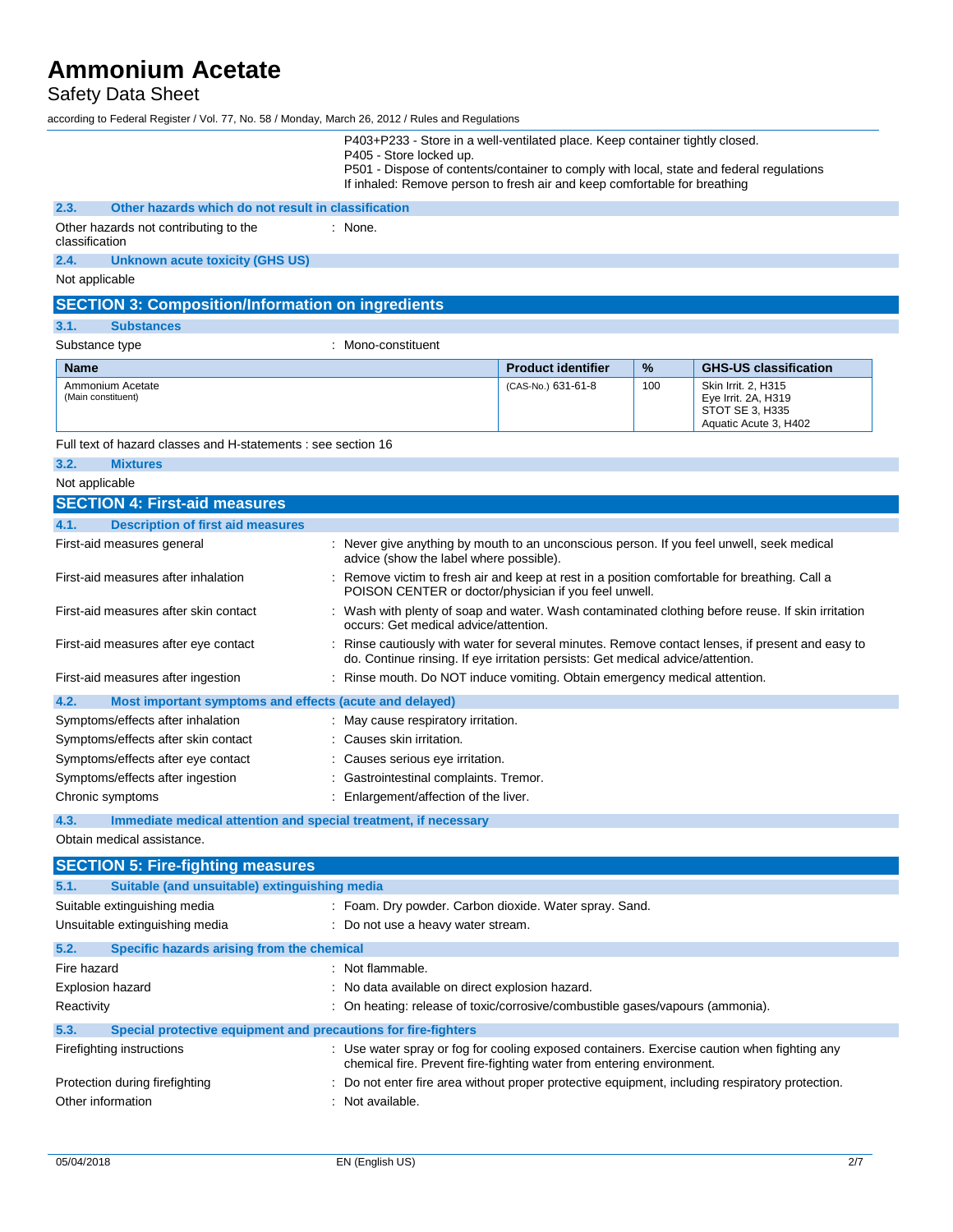## Safety Data Sheet

according to Federal Register / Vol. 77, No. 58 / Monday, March 26, 2012 / Rules and Regulations

| <b>SECTION 6: Accidental release measures</b>                                                                                             |                                                                     |                                                                                                                       |
|-------------------------------------------------------------------------------------------------------------------------------------------|---------------------------------------------------------------------|-----------------------------------------------------------------------------------------------------------------------|
| 6.1.                                                                                                                                      | Personal precautions, protective equipment and emergency procedures |                                                                                                                       |
|                                                                                                                                           | General measures                                                    | : Isolate from fire, if possible, without unnecessary risk.                                                           |
| 6.1.1.                                                                                                                                    | For non-emergency personnel                                         |                                                                                                                       |
| Protective equipment                                                                                                                      |                                                                     | : Wear chemically protective gloves, lab coat or apron to prevent prolonged or repeated skin<br>contact.              |
|                                                                                                                                           | Emergency procedures                                                | : Evacuate unnecessary personnel.                                                                                     |
| 6.1.2.                                                                                                                                    | For emergency responders                                            |                                                                                                                       |
|                                                                                                                                           | Protective equipment                                                | : Equip cleanup crew with proper protection.                                                                          |
|                                                                                                                                           | Emergency procedures                                                | : Ventilate area.                                                                                                     |
| 6.2.                                                                                                                                      | <b>Environmental precautions</b>                                    |                                                                                                                       |
| Prevent entry to sewers and public waters. Notify authorities if liquid enters sewers or public waters. Avoid release to the environment. |                                                                     |                                                                                                                       |
| 6.3.                                                                                                                                      | Methods and material for containment and cleaning up                |                                                                                                                       |
|                                                                                                                                           | Methods for cleaning up                                             | : On land, sweep or shovel into suitable containers. Minimize generation of dust. Store away<br>from other materials. |
| <b>Reference to other sections</b><br>6.4.                                                                                                |                                                                     |                                                                                                                       |
| See Heading 8. Exposure controls and personal protection.                                                                                 |                                                                     |                                                                                                                       |
|                                                                                                                                           | <b>SECTION 7: Handling and storage</b>                              |                                                                                                                       |

| <b>PLOTION 7. Handhilly and Storage</b> |                                                              |                                                                                                                                                                                                                                                                                     |  |
|-----------------------------------------|--------------------------------------------------------------|-------------------------------------------------------------------------------------------------------------------------------------------------------------------------------------------------------------------------------------------------------------------------------------|--|
| 7.1.                                    | <b>Precautions for safe handling</b>                         |                                                                                                                                                                                                                                                                                     |  |
| Precautions for safe handling           |                                                              | : Wash hands and other exposed areas with mild soap and water before eating, drinking or<br>smoking and when leaving work. Provide good ventilation in process area to prevent formation<br>of vapor. Avoid breathing dust, vapors. Use only outdoors or in a well-ventilated area. |  |
| Hygiene measures                        |                                                              | : Wash exposed skin thoroughly after handling.                                                                                                                                                                                                                                      |  |
| 7.2.                                    | Conditions for safe storage, including any incompatibilities |                                                                                                                                                                                                                                                                                     |  |
| Storage conditions                      |                                                              | : Keep only in the original container in a cool, well ventilated place away from : Heat sources,<br>incompatible materials. Keep container tightly closed.                                                                                                                          |  |
| Incompatible products                   |                                                              | : Strong bases. Strong acids. Strong oxidizers. Sodium hypochlorite.                                                                                                                                                                                                                |  |
| Incompatible materials                  |                                                              | : Sources of ignition. Direct sunlight.                                                                                                                                                                                                                                             |  |
|                                         |                                                              |                                                                                                                                                                                                                                                                                     |  |

### **SECTION 8: Exposure controls/personal protection**

#### **8.1. Control parameters**

No additional information available

### **8.2. Appropriate engineering controls**

Appropriate engineering controls : Emergency eye wash fountains and safety showers should be available in the immediate vicinity of any potential exposure. Provide adequate general and local exhaust ventilation.

#### **8.3. Individual protection measures/Personal protective equipment**

#### **Personal protective equipment:**

Avoid all unnecessary exposure. Gloves. Safety glasses. Dust/aerosol mask.



**Hand protection:**

Wear protective gloves.

**Eye protection:**

Chemical goggles or safety glasses

**Skin and body protection:**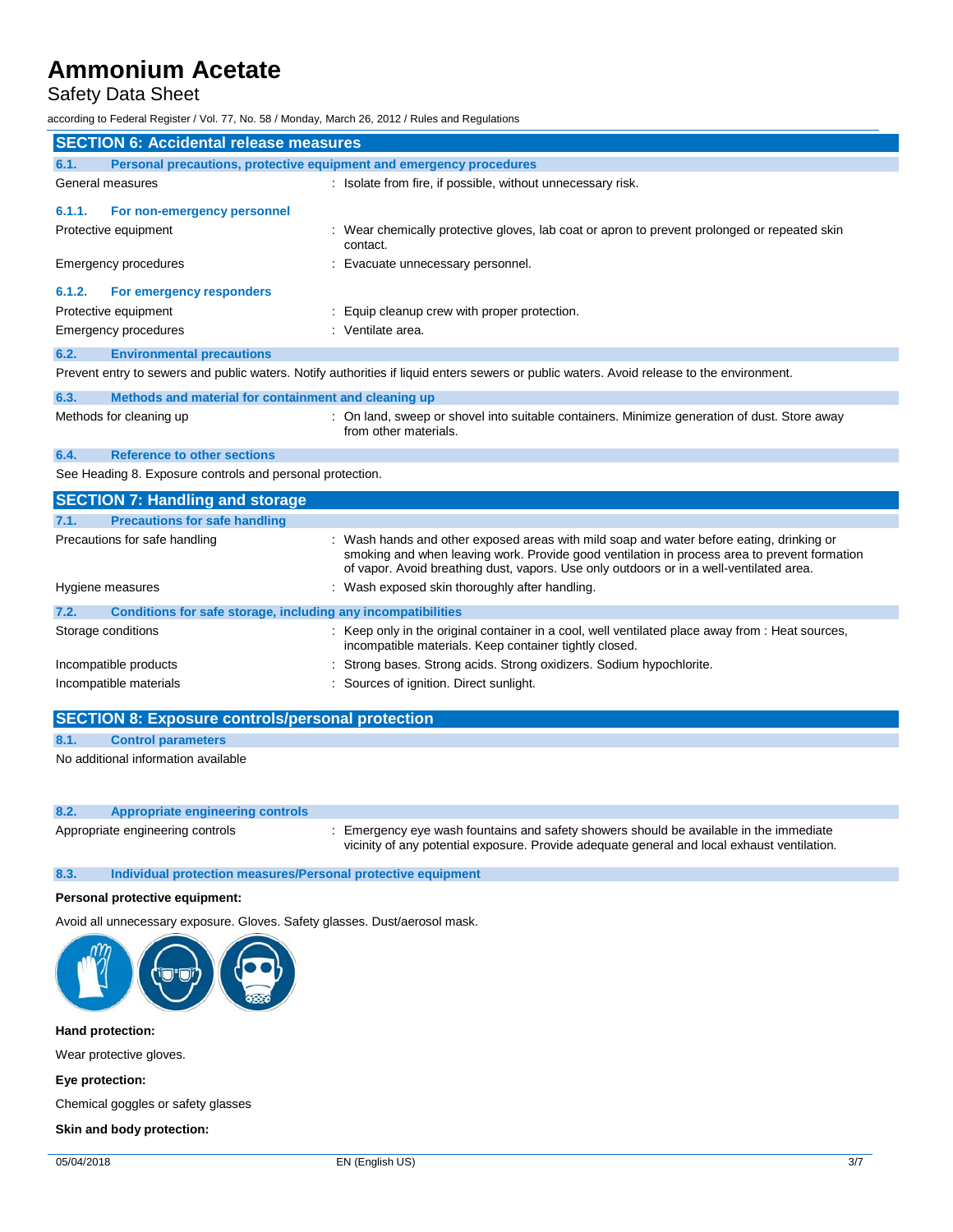### Safety Data Sheet

according to Federal Register / Vol. 77, No. 58 / Monday, March 26, 2012 / Rules and Regulations

Wear suitable protective clothing

#### **Respiratory protection:**

Wear appropriate mask

#### **Other information:**

Do not eat, drink or smoke during use.

| <b>SECTION 9: Physical and chemical properties</b>            |                                          |  |
|---------------------------------------------------------------|------------------------------------------|--|
| Information on basic physical and chemical properties<br>9.1. |                                          |  |
| Physical state                                                | : Solid                                  |  |
| Appearance                                                    | : Powder.                                |  |
| Color                                                         | : white Colorless                        |  |
| Odor                                                          | Ammoniacal. characteristic               |  |
| Odor threshold                                                | No data available                        |  |
| pH                                                            | : 75% @ 20°C                             |  |
| Melting point                                                 | : $110 - 112$ °C                         |  |
| Freezing point                                                | : No data available                      |  |
| Boiling point                                                 | : No data available                      |  |
| Flash point                                                   | : 136 °C                                 |  |
| Relative evaporation rate (butyl acetate=1)                   | : No data available                      |  |
| Flammability (solid, gas)                                     | : Non flammable.                         |  |
| Vapor pressure                                                | : No data available                      |  |
| Relative vapor density at 20 °C                               | : No data available                      |  |
| Relative density                                              | : No data available                      |  |
| Molecular mass                                                | : 77.08 g/mol                            |  |
| Solubility                                                    | : Soluble in water. Soluble in methanol. |  |
| Log Pow                                                       | $-2.79$                                  |  |
| Auto-ignition temperature                                     | : No data available                      |  |
| Decomposition temperature                                     | : No data available                      |  |
| Viscosity, kinematic                                          | : No data available                      |  |
| Viscosity, dynamic                                            | : No data available                      |  |
| <b>Explosion limits</b>                                       | : No data available                      |  |
| <b>Explosive properties</b>                                   | : Not applicable.                        |  |
| : None.<br>Oxidizing properties                               |                                          |  |
| <b>Other information</b><br>9.2.                              |                                          |  |
| No additional information available                           |                                          |  |
| <b>SECTION 10: Stability and reactivity</b>                   |                                          |  |
| 10.1.<br><b>Reactivity</b>                                    |                                          |  |

On heating: release of toxic/corrosive/combustible gases/vapours (ammonia).

### **10.2. Chemical stability**

Not established.

**10.3. Possibility of hazardous reactions**

Not established.

#### **10.4. Conditions to avoid**

Direct sunlight. Extremely high or low temperatures.

#### **10.5. Incompatible materials**

Strong acids. Strong bases. Strong oxidizers. Sodium hypochlorite.

#### **10.6. Hazardous decomposition products**

Gaseous ammonia. Carbon dioxide. Carbon monoxide. Nitrogen oxides.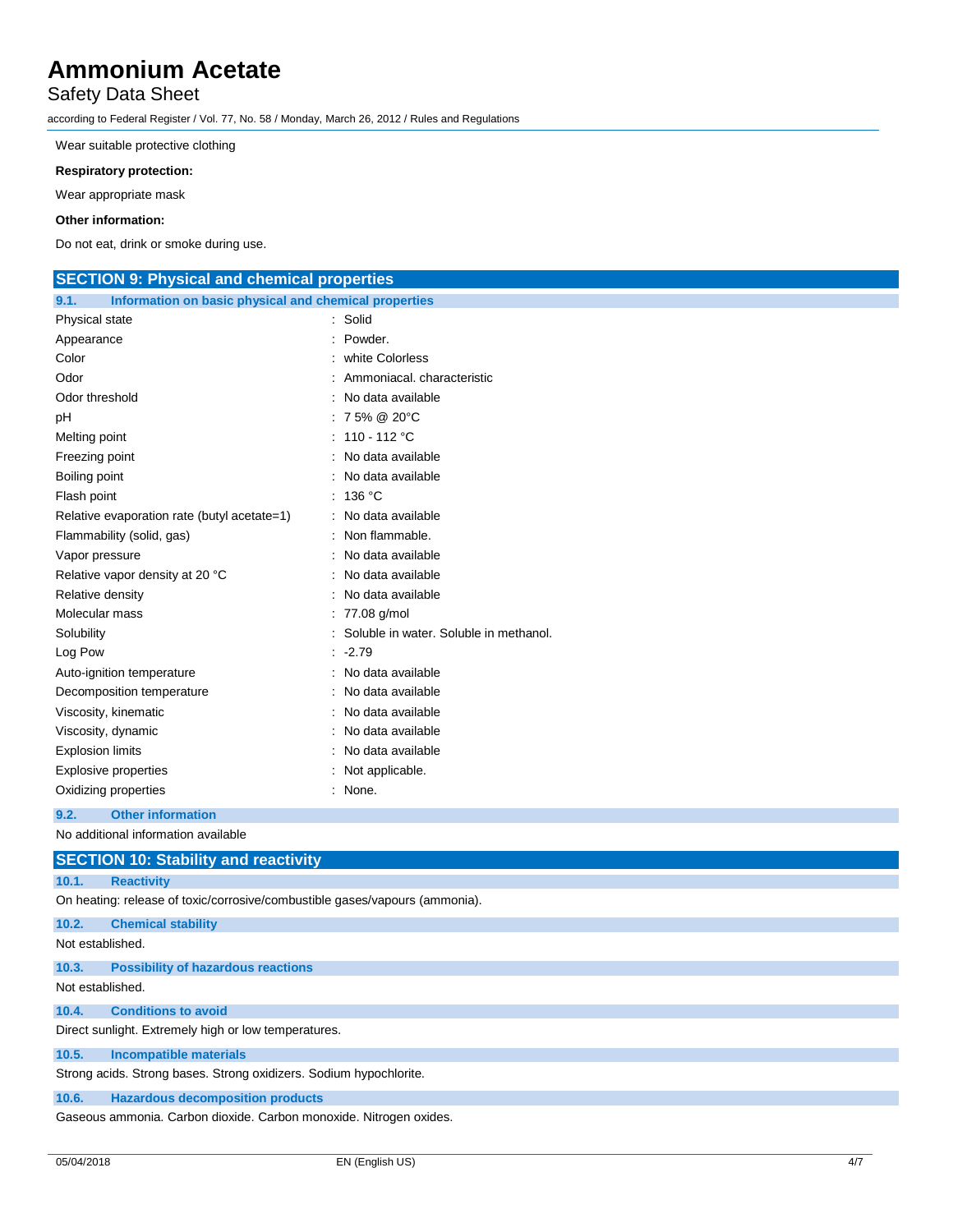## Safety Data Sheet

according to Federal Register / Vol. 77, No. 58 / Monday, March 26, 2012 / Rules and Regulations

| <b>SECTION 11: Toxicological information</b>           |                                                                     |  |
|--------------------------------------------------------|---------------------------------------------------------------------|--|
| <b>Information on toxicological effects</b><br>11.1.   |                                                                     |  |
|                                                        |                                                                     |  |
| Likely routes of exposure                              | : Skin and eye contact                                              |  |
| Acute toxicity                                         | : Not classified                                                    |  |
| Skin corrosion/irritation                              | : Causes skin irritation.                                           |  |
|                                                        | pH: 7 5% @ 20°C                                                     |  |
| Serious eye damage/irritation                          | : Causes serious eye irritation.                                    |  |
|                                                        | pH: 7 5% @ 20°C                                                     |  |
| Respiratory or skin sensitization                      | : Not classified                                                    |  |
| Germ cell mutagenicity                                 | : Not classified                                                    |  |
|                                                        | Based on available data, the classification criteria are not met    |  |
| Carcinogenicity                                        | : Not classified                                                    |  |
| Reproductive toxicity                                  | : Not classified                                                    |  |
|                                                        | Based on available data, the classification criteria are not met    |  |
| Specific target organ toxicity - single exposure       | : May cause respiratory irritation.                                 |  |
| Specific target organ toxicity – repeated<br>exposure  | : Not classified                                                    |  |
| Aspiration hazard                                      | : Not classified                                                    |  |
| Potential Adverse human health effects and<br>symptoms | : Based on available data, the classification criteria are not met. |  |
| Symptoms/effects after inhalation                      | : May cause respiratory irritation.                                 |  |
| Symptoms/effects after skin contact                    | : Causes skin irritation.                                           |  |
| Symptoms/effects after eye contact                     | Causes serious eye irritation.                                      |  |
| Symptoms/effects after ingestion                       | : Gastrointestinal complaints. Tremor.                              |  |
| Chronic symptoms                                       | Enlargement/affection of the liver.                                 |  |

| <b>SECTION 12: Ecological information</b>     |                            |  |
|-----------------------------------------------|----------------------------|--|
|                                               |                            |  |
| <b>Toxicity</b><br>12.1.                      |                            |  |
| Ecology - water                               | : Harmful to aquatic life. |  |
| Ammonium Acetate (631-61-8)                   |                            |  |
| LC50 fish 1                                   | $1.06$ mg/l                |  |
| LC50 other aquatic organisms 1                | 238 mg/l                   |  |
| <b>Persistence and degradability</b><br>12.2. |                            |  |
| Ammonium Acetate (631-61-8)                   |                            |  |
| Persistence and degradability                 | Not established.           |  |
| 12.3.<br><b>Bioaccumulative potential</b>     |                            |  |
| Ammonium Acetate (631-61-8)                   |                            |  |
| Log Pow                                       | $-2.79$                    |  |
| Bioaccumulative potential                     | Not established.           |  |
| 12.4.<br><b>Mobility in soil</b>              |                            |  |
| No additional information available           |                            |  |
| <b>Other adverse effects</b><br>12.5.         |                            |  |

Other information **COLOREGY** : Avoid release to the environment.

| <b>SECTION 13: Disposal considerations</b> |                                                                                                                                                                 |     |  |
|--------------------------------------------|-----------------------------------------------------------------------------------------------------------------------------------------------------------------|-----|--|
| 13.1.<br><b>Disposal methods</b>           |                                                                                                                                                                 |     |  |
| Waste disposal recommendations             | : Dispose in a safe manner in accordance with local/national regulations. Dispose of<br>contents/container to comply with local, state and federal regulations. |     |  |
| Ecology - waste materials                  | : Avoid release to the environment.                                                                                                                             |     |  |
| 05/04/2018                                 | EN (English US)                                                                                                                                                 | 5/7 |  |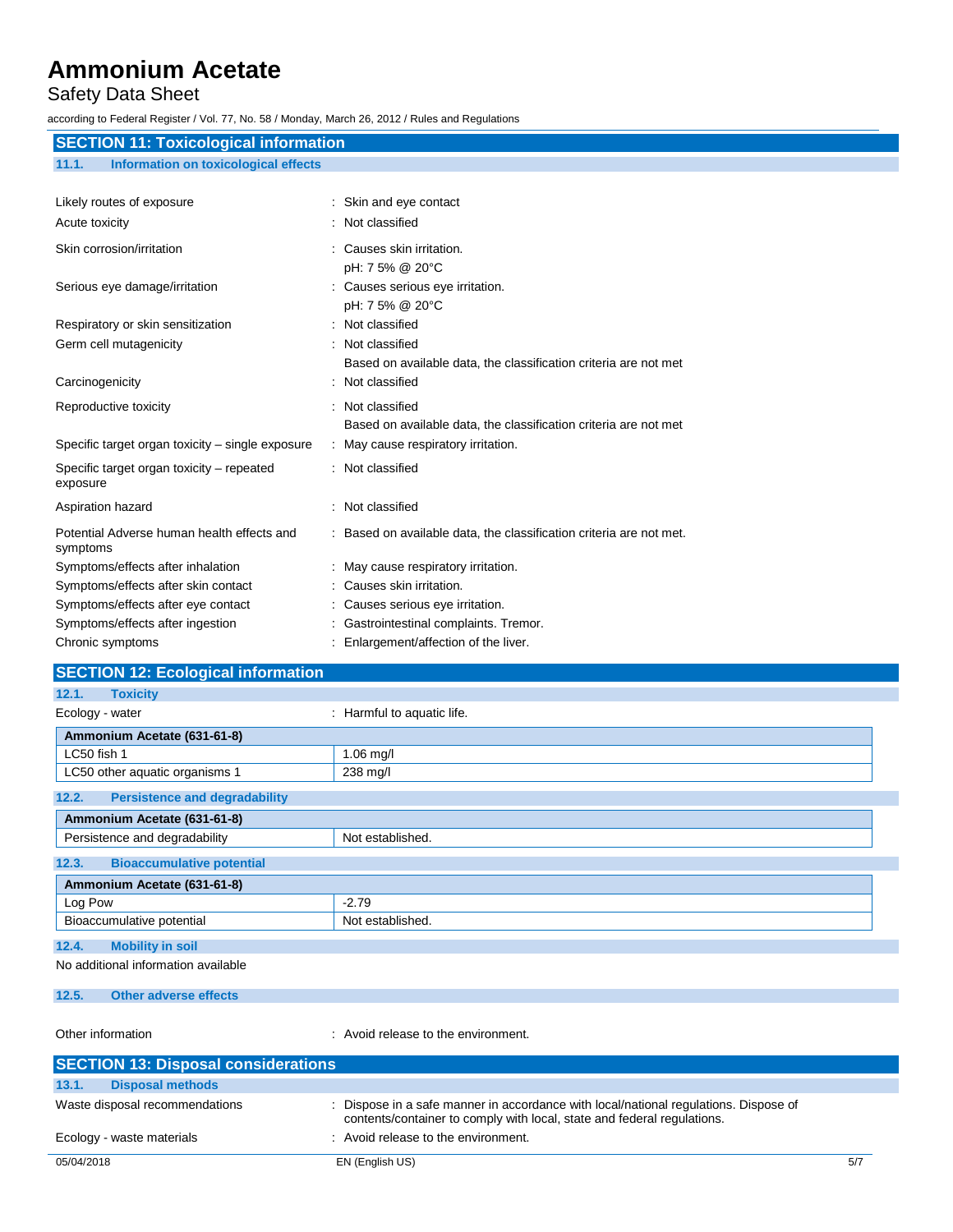### Safety Data Sheet

according to Federal Register / Vol. 77, No. 58 / Monday, March 26, 2012 / Rules and Regulations

#### **SECTION 14: Transport information**

#### **Department of Transportation (DOT)**

In accordance with DOT Not regulated

| <b>SECTION 15: Regulatory information</b>                                 |  |  |
|---------------------------------------------------------------------------|--|--|
| 15.1. US Federal regulations                                              |  |  |
| Ammonium Acetate (631-61-8)                                               |  |  |
| Listed on the United States TSCA (Toxic Substances Control Act) inventory |  |  |
| RQ (Reportable quantity, section 304 of EPA's List of Lists)<br>5000 lb   |  |  |
| SARA Section 311/312 Hazard Classes<br>Immediate (acute) health hazard    |  |  |

All components of this product are listed, or excluded from listing, on the United States Environmental Protection Agency Toxic Substances Control Act (TSCA) inventory

#### **15.2. International regulations**

#### **CANADA**

**Ammonium Acetate (631-61-8)** Listed on the Canadian DSL (Domestic Substances List)

## **EU-Regulations**

No additional information available

#### **National regulations**

### **Ammonium Acetate (631-61-8)**

| Not listed on the Canadian IDL<br>. (Inaredient Disclosure List) |  |
|------------------------------------------------------------------|--|
|                                                                  |  |

### **15.3. US State regulations**

California Proposition 65 - This product does not contain any substances known to the state of California to cause cancer, developmental and/or reproductive harm

|                                           | <b>SECTION 16: Other information</b>    |                                                                                                                           |  |  |  |
|-------------------------------------------|-----------------------------------------|---------------------------------------------------------------------------------------------------------------------------|--|--|--|
| <b>Revision date</b><br>Other information |                                         | : 05/04/2018                                                                                                              |  |  |  |
|                                           |                                         | : None.                                                                                                                   |  |  |  |
|                                           | Full text of H-phrases: see section 16: |                                                                                                                           |  |  |  |
|                                           | H315                                    | Causes skin irritation                                                                                                    |  |  |  |
|                                           | H319                                    | Causes serious eye irritation                                                                                             |  |  |  |
|                                           | H335                                    | May cause respiratory irritation                                                                                          |  |  |  |
|                                           | H402                                    | Harmful to aquatic life                                                                                                   |  |  |  |
|                                           | NFPA health hazard                      | : 1 - Materials that, under emergency conditions, can cause<br>significant irritation.                                    |  |  |  |
| NFPA fire hazard                          |                                         | : 1 - Materials that must be preheated before ignition can<br>occur.                                                      |  |  |  |
| NFPA reactivity                           |                                         | : 1 - Materials that in themselves are normally stable but can<br>become unstable at elevated temperatures and pressures. |  |  |  |